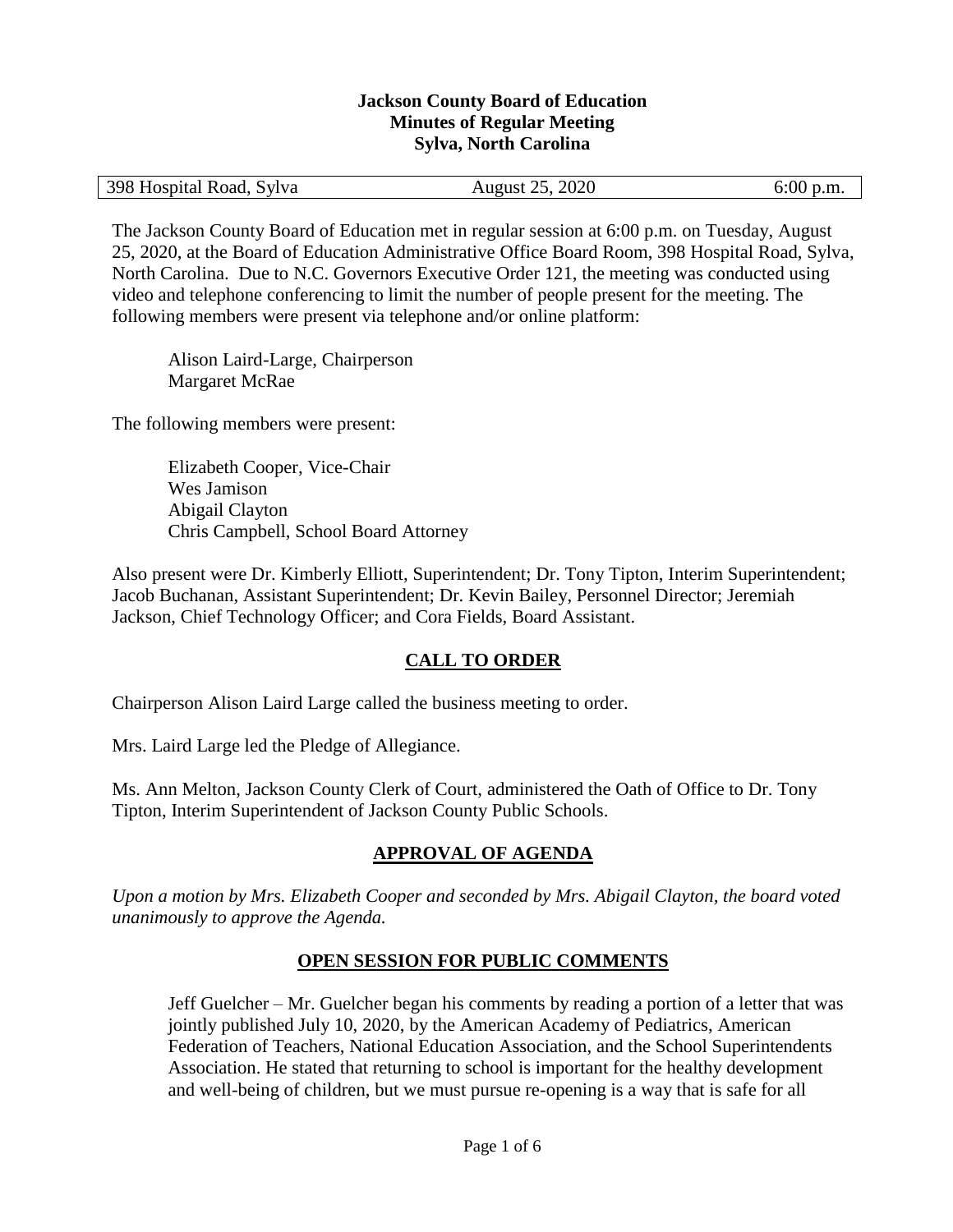students, teachers and staff. Mr. Guelcher cited numerous statistics from the CDC that he felt showed that children are not driving the epidemic. He said that science states that we are harming our kids by keeping them from a traditional in-person education. He stated that teachers and students must return to the classroom with arrangements made for at risk students and teachers. He concluded his comments by asking all staff and administration to read an article on the CDC website entitled *The Importance of Reopening America's Schools this Fall*, and thanked the school board for their time.

# **CONSENT ACTION AGENDA**

**Action:** *Upon a motion by Mrs. Elizabeth Cooper and seconded by Mr. Wes Jamison, the board unanimously approved the consent action agenda:*

- A. Open Session Minutes of Regular Meeting of July 28, 2020.
- B. Open Session Minutes of Special-called Meeting on August 04, 2020.
- C. Draft Open Session Minutes of Special-called Meeting on August 11, 2020.

# **INFORMATION AGENDA**

A. **Agenda Item**: Superintendent's Report **Presenter:** Dr. Kimberly Elliott, Superintendent

Dr. Elliott reported on the following items for her final Superintendents report:

- 1. JCPS has received a grant from the A Friend Foundation, Linda and Evans Hubbard, for 2<sup>nd</sup> grade reading improvement at Blue Ridge and Smokey Mountain Elementary Schools. This is the second year JCPS has received this grant from the foundation. JCPS is appreciative of the Hubbard Family for recognizing the potential of these students in second grade. The grant provides for after school small group and one on one tutoring, reading materials and incentives. Amount: \$37,500.
- 2. JCPS is fortunate to have many partners. She stated that one of these excellent partners is Scotlynn Yard in Cashiers, NC. Dr. Lynn Dillard and her husband Scott have contributed many hours and many dollars to ensure Blue Ridge School landscaping and entry are aesthetically pleasing and equitable to other school's entrances. Dr. Elliott expressed that she is grateful this work could be completed prior to her retirement. She gave a special thank you to Dr. Lynn and Scott.
- 3. Dr. Elliott presented the Executive Summary Report regarding the fiscal well-being of JCPS as of June 30, 2020. She said that it is her responsibility to highlight considerations for the future well-being of JCPS. Dr. Elliott stated that the JCPS administrative team strives to ensure fiscal responsibility and excellent stewardship. Dr. Elliott highlighted items from the summary in her report.
- 4. Dr. Elliott took a moment to thank the following great partners in education in her final Superintendent report: Sheriff Chip Hall and all SROs Todd Dillard and all the Emergency Management Team Don Adams, County Manager and Jackson County Commissioners Michael Forbis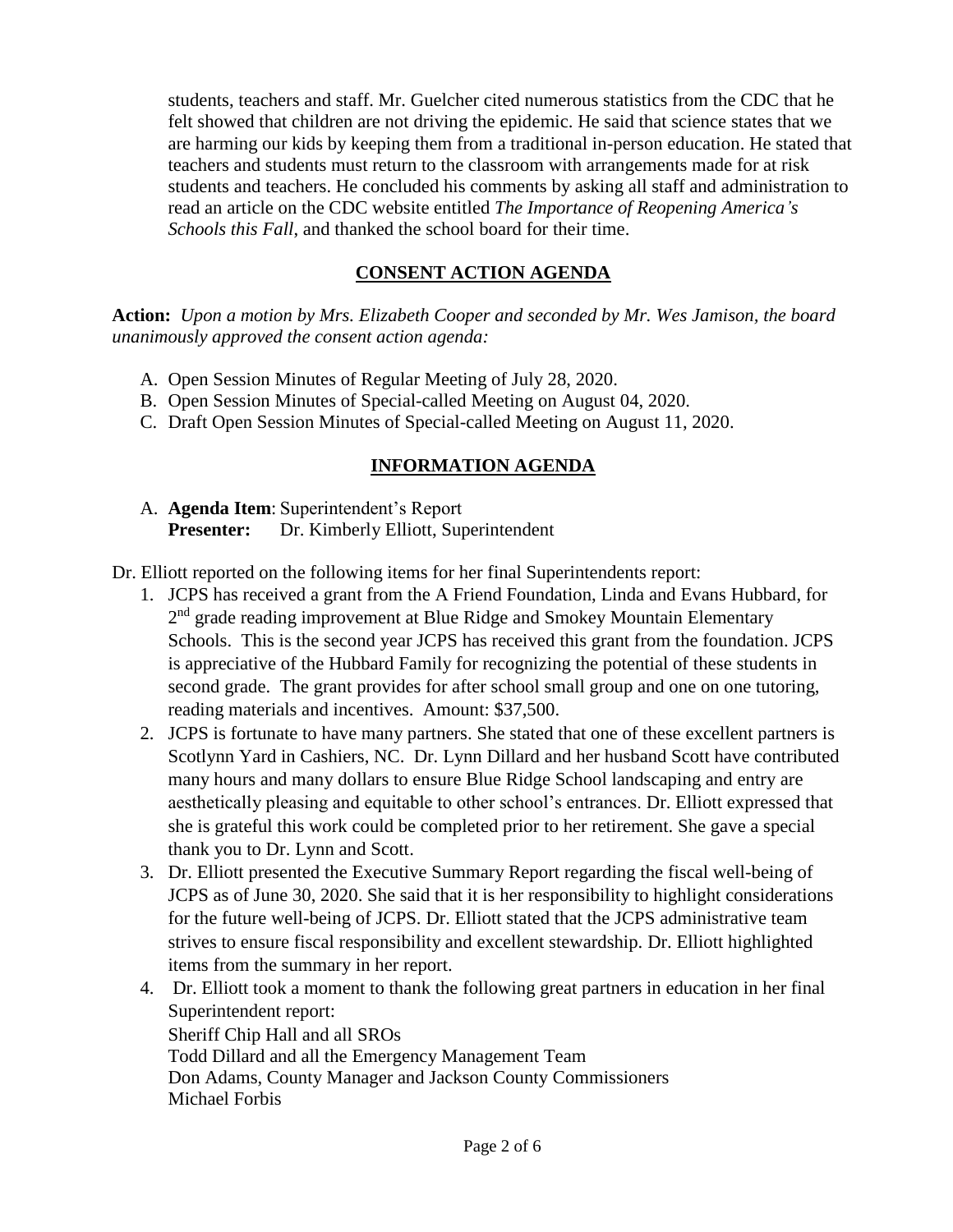Steve Heatherly, CEO of Harris/Duke Lifepoint Shelley Carraway, Director of Health Media partners: Sylva Herald, SM News, Crossroads Chronicle, WLOS, and the Plateau: Quintin, Dave, Jim, Holly, Dan, Rex and Brian Dr. Kim Winter, Dean of the College of Education, WCU Chancellor Kelli Brown, WCU Dr. Don Tomas, Dr. Thom Brooks and Scott Baker with SCC The entire Sylva Rotary Clubs Superintendents in Region 8 and across the state of NC Janice Edgerton and all Region A Partnership for Children SW Child Development Commission Members and Employees Michelle Garashi Ellick, Great Smokies Health Foundation Tammy Greenwell, Blue Ridge Health Dr. Jan Webster and Dr. April Spencer with WRESA Dr. Lillie Cox with NCASCD and LMC Consulting Hank Hurd with HIL Kathy Isenhour with HIL EBCI and Chief Sneed Matt Wike, former BOE member Our Faith Based Partners The JCPS School Family, Principals, Directors, Parents, students, staff, and teachers; Central Office Employees, Cora, Jake, Angie, Laura, and Kelly, she gave a special thank you for all they do for all the students in JCPS and for making her laugh even in the challenging times. Dr. Elliott also thanked her immediate family: Bill, Brynn, Branson and Andy. Dr. Elliott said that she appreciates all the staff and partners and wished them all the best in the coming years as she concluded her final report.

B. **Agenda Item:**Beginning School Update **Presenter:** Jacob Buchanan, Dr. Kevin Bailey, Kelly Doppke, and Laura Cabe

- 1. Jacob Buchanan
	- First Week JCPS is following the A/B schedule for the first two weeks of school. Staff has done a tremendous job of screening students and staff. Approximately 32% of students have opted for remote only learning at this time.
	- Transportation and Ridership Average ridership is approximately 141 per day, significantly down from last year. DPI will hold JCPS harmless for the change in ridership due to COVID-19 and funding allocations will be based on the previous year. The bus monitors are doing an excellent job of screening students riding buses.
	- Student Numbers Overall enrollment numbers are up from last school year, with Cullowhee Valley Elementary School and Smoky Mountain High School showing the largest increase in student enrollments.
- 2. Dr. Kevin Bailey
	- Staff and Students COVID-19 Update JCPS has two staff members at home due to COVID-19 symptoms. A total of 14 staff members are working remotely due to documented health concerns. One student has tested positive for COVID-19. A potential substitute shortage could occur due to Kelly Educational Services operating at 60% capacity. Board Attorney Chris Campbell indicated that this issue is out of the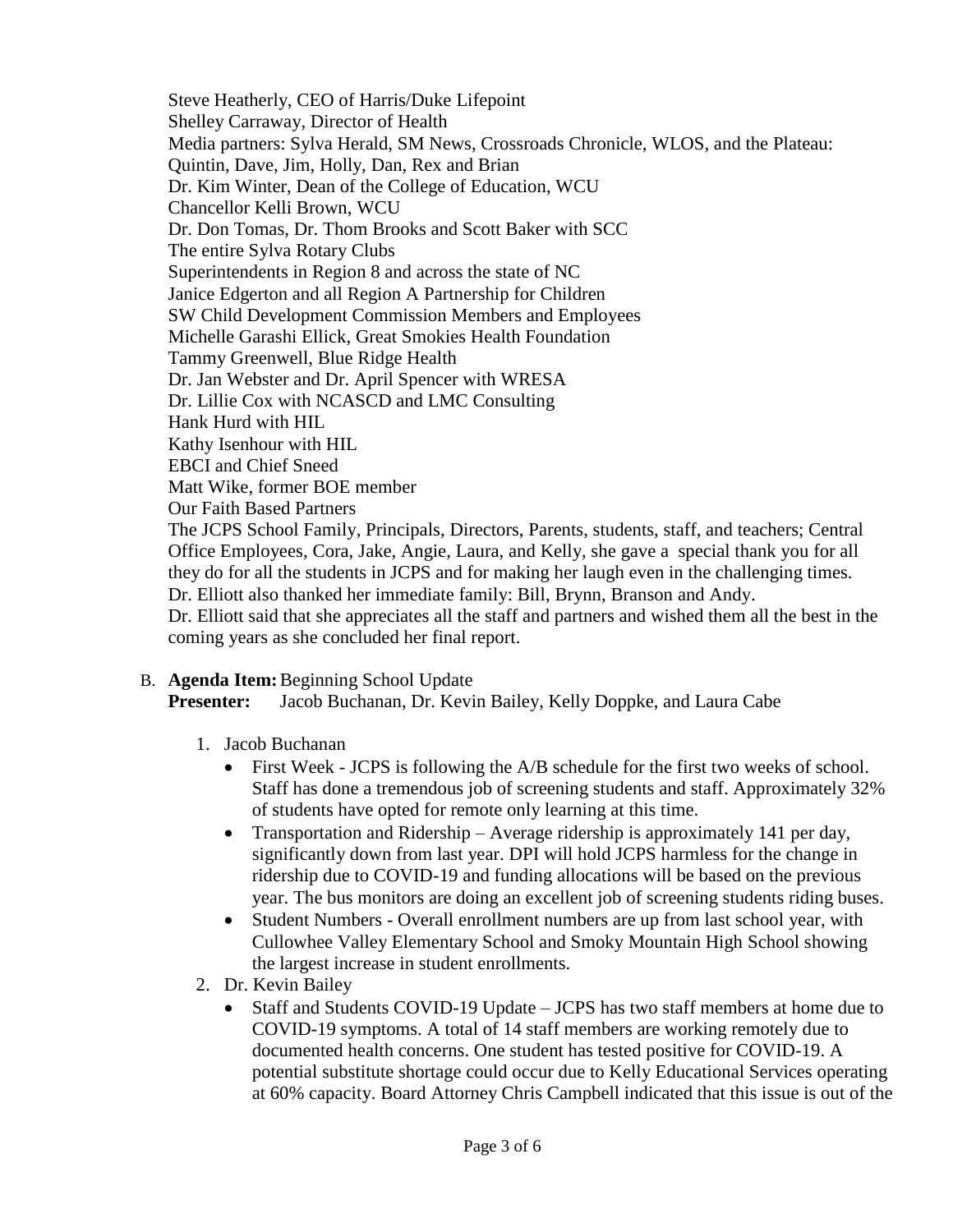control of the School Board. He stated that there could be circumstances where a school needs to be moved to remote due to a lack of staff. He said that the Superintendent is authorized to make this decision without board approval.

- 3. Mrs. Kelly Doppke
	- JCPS COVID-19 Dashboard A COVID-19 Dashboard was created to help keep staff and students up to date with information about positive cases of COVID-19 in JCPS. The dashboard will be updated daily with reported and active cases. The site also includes reporting procedure information.
- 4. Mrs. Laura Cabe
	- Delivering Food on Virtual Days Ms. Cabe outlined the remote feeding services that will be provided and a list of remote locations where students and parents can pick up meals during this time.
- C. **Agenda Item**: Declared Surplus **Presenter:** Jacob Buchanan, Assistant Superintendent

Mr. Buchanan informed the board that a JCPS vehicle, that was used by School Nutrition, was stolen from Scotts Creek Elementary School. He said that the Jackson County Sheriff's office has recovered the vehicle, but that it was set on fire and is totally unusable. Mr. Buchanan said that the 2007 Chevy Trailblazer that was planned to be declared as surplus, will be used in place of the stolen vehicle, and will be listed as surplus at a later date.

A. **Agenda Item**: Unaudited Financial Summary **Presenter:** Jacob Buchanan, Assistant Superintendent

Mr. Buchanan presented the Unaudited Financial Summary for August 2020.

## **ACTION AGENDA**

A. **Agenda Item:** 2020-2021 Student Handbooks **Presenter:** Mrs. Angie Dills, Chief Academic Officer and Mr. Jacob Buchanan, Assistant Superintendent

Mrs. Angie Dills presented the 2020-2021 Online Student Handbooks and asked for board approval. Mrs. Dills added that the handbooks will be updated in line with board approved policy changes throughout the year.

**Action**: *Upon a motion by Mrs. Elizabeth Cooper and seconded by Mrs. Abigail Clayton, the board voted unanimously to approve the 2020-2021 Online Student Handbooks.*

## **CLOSED SESSION**

*The board unanimously approved a motion by Mrs. Elizabeth Cooper and seconded by Mr. Wes Jamison, to enter into closed session pursuant to G.S. 143.318.11 for the following purposes: under subsection; (a) (1) to prevent the disclosure of privileged or confidential personnel information pursuant to G.S. 115C-319-32 and (a) (3) to discuss matters protected by attorneyclient privilege.*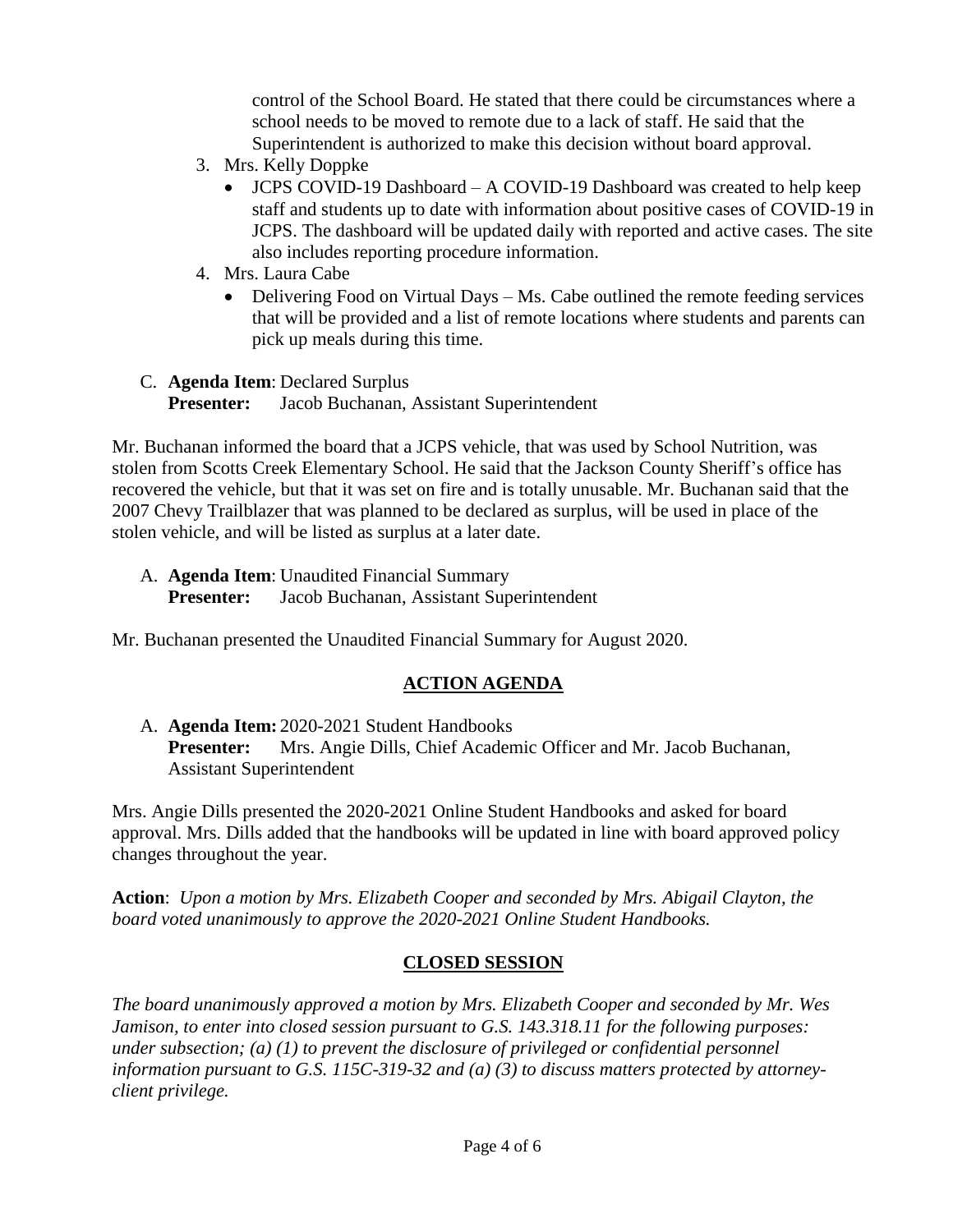*Upon a motion by Mrs. Elizabeth Cooper and seconded by Mr. Wes Jamison, the board voted unanimously to return to open session.*

### **OPEN SESSION**

**Action:** *Upon a motion by Mrs. Elizabeth Cooper and seconded by Mr. Wes Jamison, the board unanimously approved the consent action agenda:*

A. Closed Session Minutes of Special-called Meeting of August 11, 2020.

### **PERSONNEL ACTION AGENDA**

**Action:** *Upon a motion made by Mrs. Elizabeth Cooper and seconded by Mrs. Abigail Clayton, the board voted unanimously to approve the personnel agenda as recommended by Dr. Elliott. The board unanimously approved the following recommendations:*

#### **Employee Recommendations:**

- 1. Bishop, Johnny Bus Monitor, CVES
- 2. Brown, Sadie Teacher, SMES
- 3. Chavis, Martha Teacher, SMHS
- 4. Clare, Reanna Teacher, BREC
- 5. Doolittle, Hannah Bus Monitor, CVES
- 6. Fahey, Amy ESY School Counselor, BREC
- 7. Frady, Dillon Bus Monitor and Cleaning, CVES
- 8. Hall, Greg Band Tutor, BREC
- 9. Jimenez, Melanie Bus Monitor, SMHS
- 10. Kennedy, Paula School Counselor, BREC
- 11. Morgan, Kirsten Bus Monitor, FES
- 12. Nicholson, Jacob Bus Monitor, SCES
- 13. Pressley, Sara Teacher, FES
- 14. Schallock, Diane Bus Monitor, FES
- 15. Schrader, Kristin Teacher, BRS
- 16. Shew, Kirstyn Bus Monitor, FES
- 17. Smith, Susan EC Teacher Assistant, BRS
- 18. Smyrl, Joshua Teacher, CVES
- 19. Stewart, Donna Teacher, BRS
- 20. Tompkins, Suzanne ESY Bus Monitor, SMHS
- 21. Young, Lyndsi TA, CVES

### **Employee Resignations:**

- 1. Caldwell, Susan Teacher, SMHS
- 2. Pruett, Maureen Teacher, BRS
- 3. Shehan, Kylea Afterschool Assistant, SCES
- 4. Taylor, Ashley EC Data Manager, Central Office
- 5. Wittekind, Rachel School Nurse, SMES

### **ANNOUNCEMENTS**